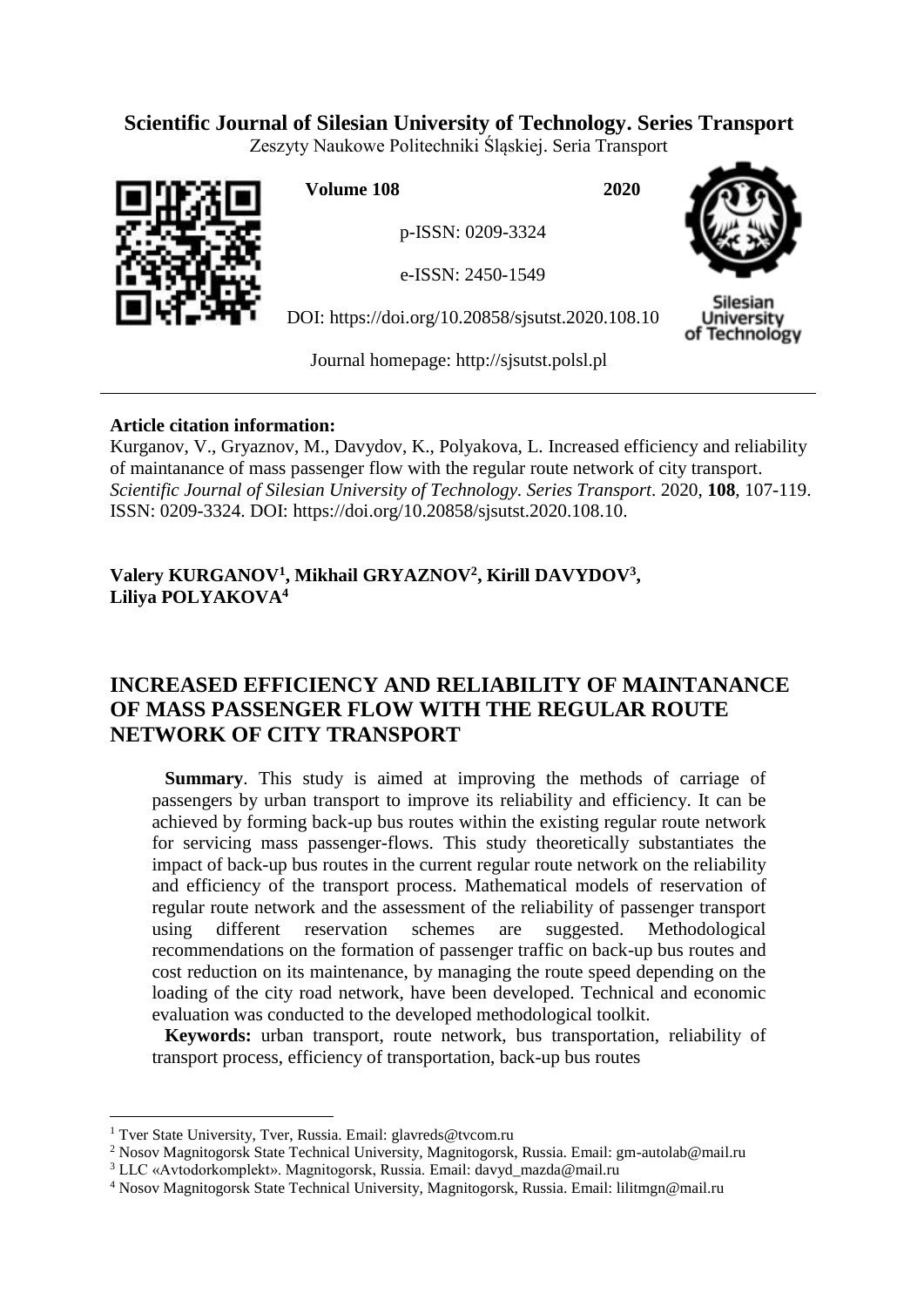### **1. INTRODUCTION**

Passenger traffic is the movement of passengers in the direction of the routes of the regular route network of urban transport. The sign of mass passenger flows or the flows with a great concentration of passengers is the presence of large centres of their attraction in the city. Such a centre can be an industrial zone, which houses several large enterprises, residential areas, trade and entertainment complexes, and sports and leisure facilities popular with the citizens. An example of a large centre of passenger traffic attraction is the city's core enterprise, located in the urban area, which is a workplace for the majority of the city's residents.

The presence of mass passenger flows in the city determines the pendulum principle of their formation on several directions of the regular route network at certain periods of the day, depending on the time of operation of these centres of attraction. Priority in the maintenance of mass passenger traffic significantly reduces the efficiency of the regular route network of urban transport. Consequently, the population loses interest in urban transport as a reliable and affordable means of transportation. Consequently, the city's residents choose personal transport for their trips, which causes a decrease in the volume of traffic on the regular route network and loss of commercial appeal of urban transport for business.

Modern scientific literature proposes some ways of improving the efficiency of passenger traffic in cities, mostly at the expense of addressing sustainable urban transport [1, 2], increasing the level of informatisation of transport processes [3, 4, 5], surveys on the population's preferences in the choice of urban transport [6, 7], the formation of urban transport network [8, 9], the analysis of road transport companies operation [10, 11]. Despite the existence of a theoretical framework, the proposed method of improving the efficiency of passenger transport, including bus transport, does not entirely consider the aspects of ensuring the reliability of the transport process.

The problem of ensuring reliable transport processes and systems is studied by contemporary researchers, the examples of these researches are the following works [12, 13, 14]. Reducing the cost of transport work, without prejudice to the volume and reliability of transport is achieved by reducing the number of structural elements in the transportation process. Within the current regular route network, this effect is achieved through a reservation, which involves the formation of backup channels for the delivery of passengers to compensate for the losses of productivity of the basic mode of urban transport, caused by a decline in passenger traffic or congestion.

Currently, the impact of backup delivery channels on the reliability and efficiency of transport process has not been investigated. Moreover, the existing methods for coordinating regular transport routes do not consider the additional costs, associated with the formation of standby delivery channels within the existing regular route network, as well as the consequences of their malfunctioning. In this respect, the subject of our study is relevant.

#### **2. METHOD OF RESEARCH AND VERIFICATION**

Theoretical studies were based on the analysis of scientific literature, regulatory and technical documentation, legal framework, the concepts of the theory of reliability of technical and transport systems, and the systemic analysis of transport processes. The analysis of scientific, regulatory and technical and legal literature has allowed determining the depth of the problem of improving the efficiency and reliability of passenger transport in cities, as well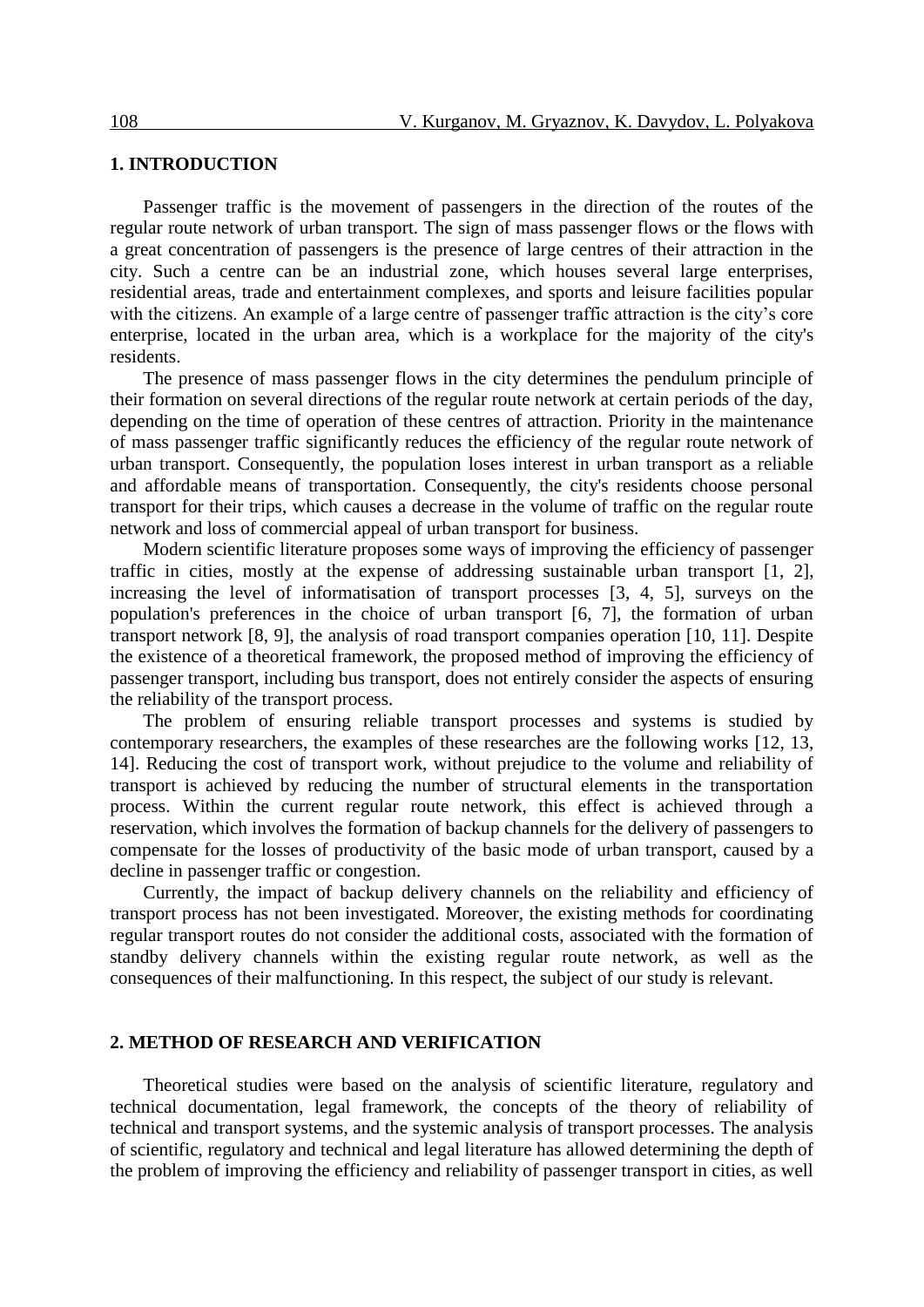as to define the purpose of this study.

The study of the main concepts of the theory of reliability of technical and transport systems, as well as the system analysis of transport processes, allowed us to justify the impact of reserve regular bus routes on the reliability and efficiency of passenger transport.

Pilot studies were carried out in laboratory and road conditions using economicmathematical modelling, the methods of probability theory and mathematical statistics, computer modelling, the feasibility study, the analysis of passenger flows, and the field data. Through these research methods, the authors obtained the mathematical models of reservation of the regular route network and the assessment of the reliability of passenger transport using different reservation schemes. The adequacy of the proposed mathematical models has also been assessed. Moreover, via computer-aided simulation, we have established the dependence of traffic flow on its density, as well as the dependence of the technical speed of the bus on the additional roads on the density of the flow of vehicles.

The raw data for computer-aided simulation were obtained by the *in situ* observations of the traffic flows on urban highways, as well as by direct counting of passenger traffic correspondence on regular routes of urban transport.

The feasibility study made it possible to justify the value of the practical implementation of the proposed tools and materials.

The reliability of the obtained results is confirmed by the validity of accepted assumptions in the development of mathematical models, by the coincidence of the results of our theoretical and experimental research with the data of well-known academic works of other authors.

#### **3. MODELLING**

The justification for the impact of the reserve bus routes in the current regular route network on the reliability and efficiency of the transport process requires the analysis and understanding of these concepts. According to the theory of reliability, a reservation is a way of improving the reliability of processes and systems by the inclusion of backup elements during the development or operational phases. The reservation scheme of a regular route network, which determines the operational costs and reliability of the transport process, is a way of connecting its core and duplicating (reserve) structural elements and their connections, called delivery channels. The operational costs and the reliability of the transport process, determine its efficiency; first, as a measure of total costs; second, as the indicator of the number of failures in the transport process and the cost of their elimination.

The analysis of the concepts under consideration makes it possible to determine their hierarchy of relationship as represented by the Euler diagram (Fig. 1).

The reservation scheme of a regular route network depends on the mode of resource consumption (Tab. 1).

The back-up regular bus routes are characterised by the following features: the coincidence of the part of the length and the synchronisation of traffic schedules with the main routes of urban transport; the arranging of drop-off/pick-up of passengers in any place not prohibited by traffic regulations; the ability to control the route speed by redirecting the flow of route vehicles on additional roads of the city road network during its loading.

We believe that the choice of the reservation scheme of a regular route network should be based on mathematical modelling.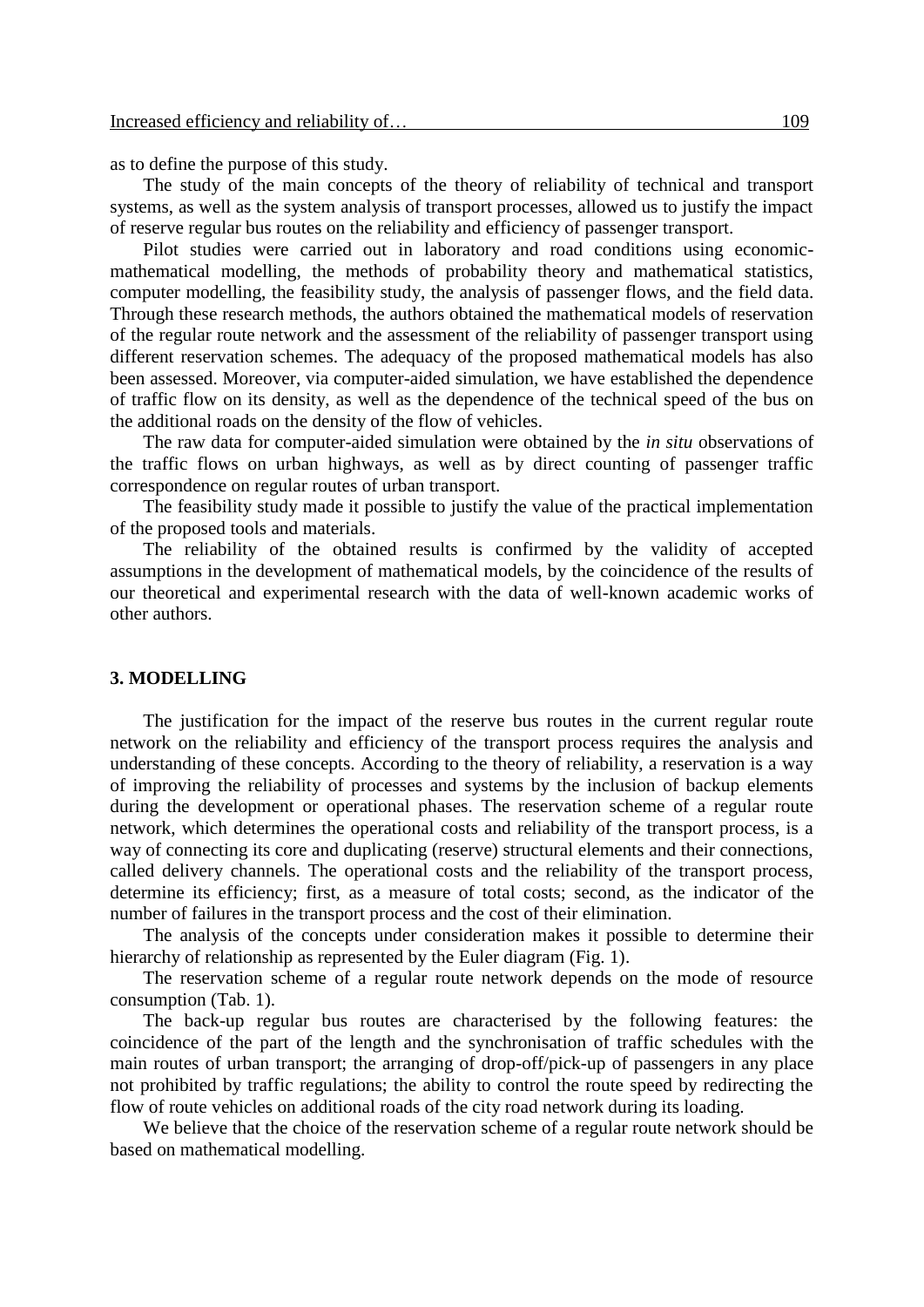

Fig. 1. Euler Diagram illustrating the hierarchy and relationship of the concepts under consideration

Tab. 1

Reservation regimes for the regular urban transport route network

| <b>Features</b> | Resource consumption scheme              |                             |  |  |  |
|-----------------|------------------------------------------|-----------------------------|--|--|--|
|                 | Regular                                  | Resource-efficient          |  |  |  |
| Reservation     | Build-up of rolling stock on the line in | The organisation of back-up |  |  |  |
| principle       | the absence of back-up bus routes        | bus routes                  |  |  |  |
| Reservation     | Schemes with a series-parallel           | Majority replacement        |  |  |  |
| regimes         | arrangement of elements                  | schemes                     |  |  |  |

The target function of the model is to minimise the total cost (*Ctotal*), which is defined as the amount of cost spent on building transport infrastructure to organise the bus traffic on failures when operating on contingency routes (*Cfailure*):

reserve routes (*C*<sub>biding</sub>), operating costs for transportation (*C*) and the cost of eliminating  
failures when operating on contingency routes (*C*<sub>failure</sub>):  
\n
$$
C_{total} = C_{bilding} + C + C_{failure} = \frac{D \cdot C_I}{365 \cdot K} + \frac{E_{wages} + E_{continuation} + E_{fuel} + E_{oil service} + E_{itres} + E_{repair} + E_{shock absorption} + E_{other costs}}{S} + \frac{F_{\Sigma} \cdot T \cdot Q_D \cdot D \cdot Q(t) \cdot (1 + 0, 01 \cdot \gamma)^{\frac{D}{365}}}{100} \rightarrow \text{min},
$$
\n(1)

where *D* – the length of the period under review [days];  $C_I$  – the overall cost of infrastructure, necessary to organise the movement of buses on back-up routes, [rub.]; *K* - the useful life of infrastructure for depreciation groups [years];  $\kappa$  – the number of depreciation groups under consideration;  $E_{wages}$ ,  $E_{contribution}$ ,  $E_{fuel}$ ,  $E_{oil}$  servise,  $E_{tires}$ ,  $E_{repair}$ ,  $E_{shock\,absorption}$ ,  $E_{other\,costs}$  – the expenses, respectively, for the wages of drivers and conductors, extrabudgetary contributions, fuel costs, oil service, wear of tires, shock absorption, other costs in the amount of indirect costs for the vehicle fleet, [rub./km];  $S$  – bus mileage for the period, [km];  $F^{\Sigma}$  – the total amount of fines or compensations for violations in the transport process through the fault of the carrier, [% from the traffic fare];  $T$  – traffic fare and baggage charges, [rub.];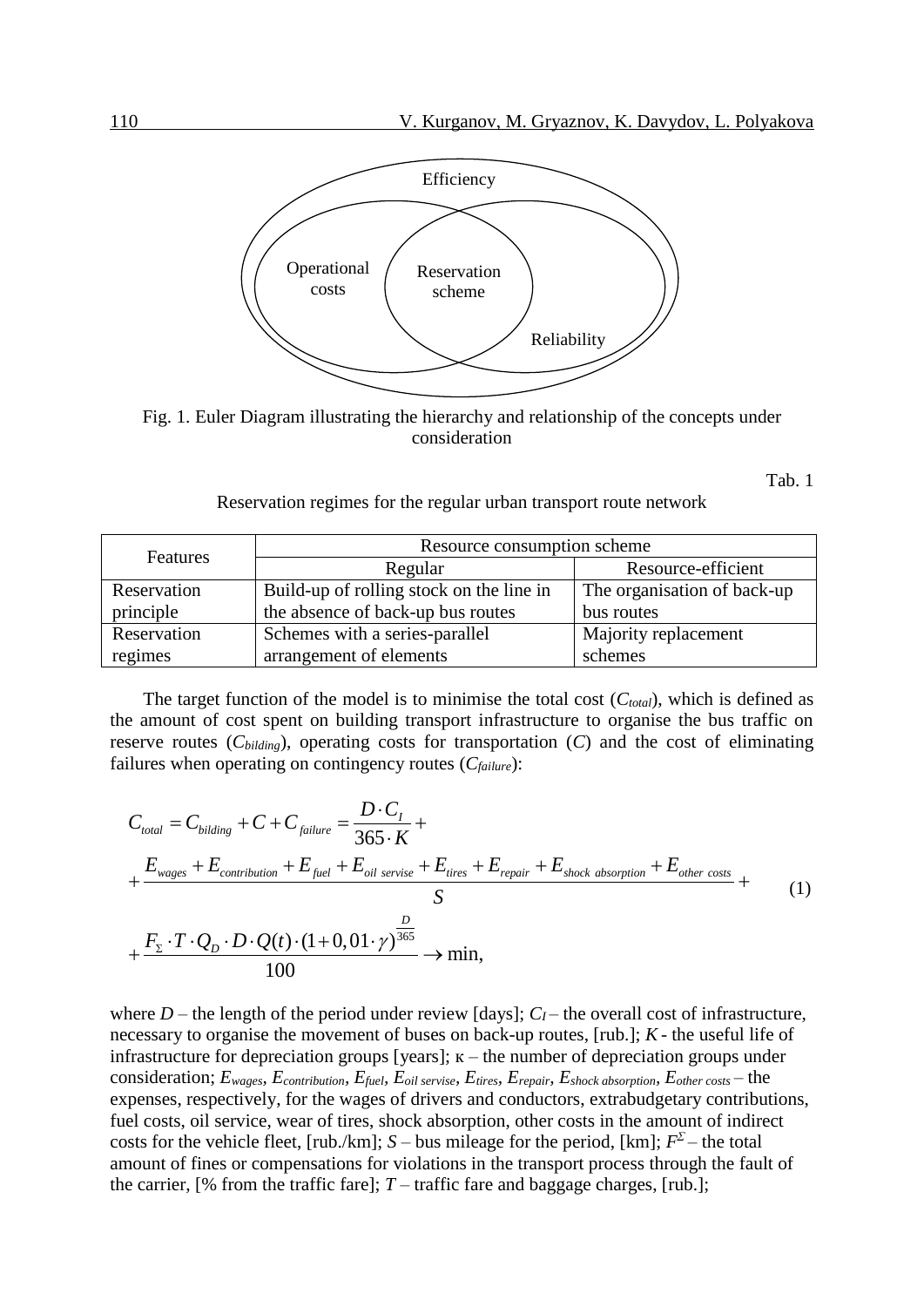$Q_D$  – passenger flow for the period, [person];  $Q(t)$  – transportation reliability; *γ* – annual interest rate on capital, [%].

The system of restrictions enforces compliance with the quality of transport services of the urban population in terms of conformity with the transport interval, as well as the performance of contractual obligations on the volume of traffic, the cost and the number of buses on back-up routes:

$$
\left\{\n\begin{aligned}\nI &\leq I_s \\
\frac{C_{total}}{Q_D} &\leq \frac{T}{(1+0,01\cdot R)} \\
A &\geq \sum_{i=1}^h A_{hi} + \sum_{j=1}^{l-h} A_{(l-h)j}\n\end{aligned}\n\right.\n\tag{2}
$$

where  $I, I_s$  – the suggested and specified interval of movement, [min.];  $R$  – transportation profitability,  $[\%]; A$  – the number of vehicles required to service a passenger flow,  $[pcs!]$ ;  $A_h$  – the number of vehicles on major routes, [pcs.];  $A_{l-h}$  – the number of buses on back-up routes,  $[pcs.]; h$  – the number of main routes,  $[pcs.]; (l-h)$  – the number of back-up routes, [pcs.]; *l* – the amount of basic and reserve routes, [pcs.].

The failure probability in the transport process  $O(t)$  is determined by the reliability of passenger transport. When there are no back-up routes, the regular route network has a consistent parallel structure. We believe that evaluation of reliability for the carriage of passengers if there are contingency routes in the regular route network, should be based on the calculation of the reliability of the majority replacement schemes (Fig. 2) based on the rule of total probability of compatible events.



Fig. 2. The structure of a regular route network in the aspect of ensuring the reliability of passenger transport: (а) without back-up routes; (b) with back-up routes

Thus, we offer to assess the reliability of passenger transport using a mathematical model:

- a regular route network without contingency routes:

$$
P(t) = 1 - Q(t) = 1 - (1 - P_i^{A_h})^h,
$$
\n(3)

where  $P_i$  – the probability of a fail-free operation of a bus on the main route.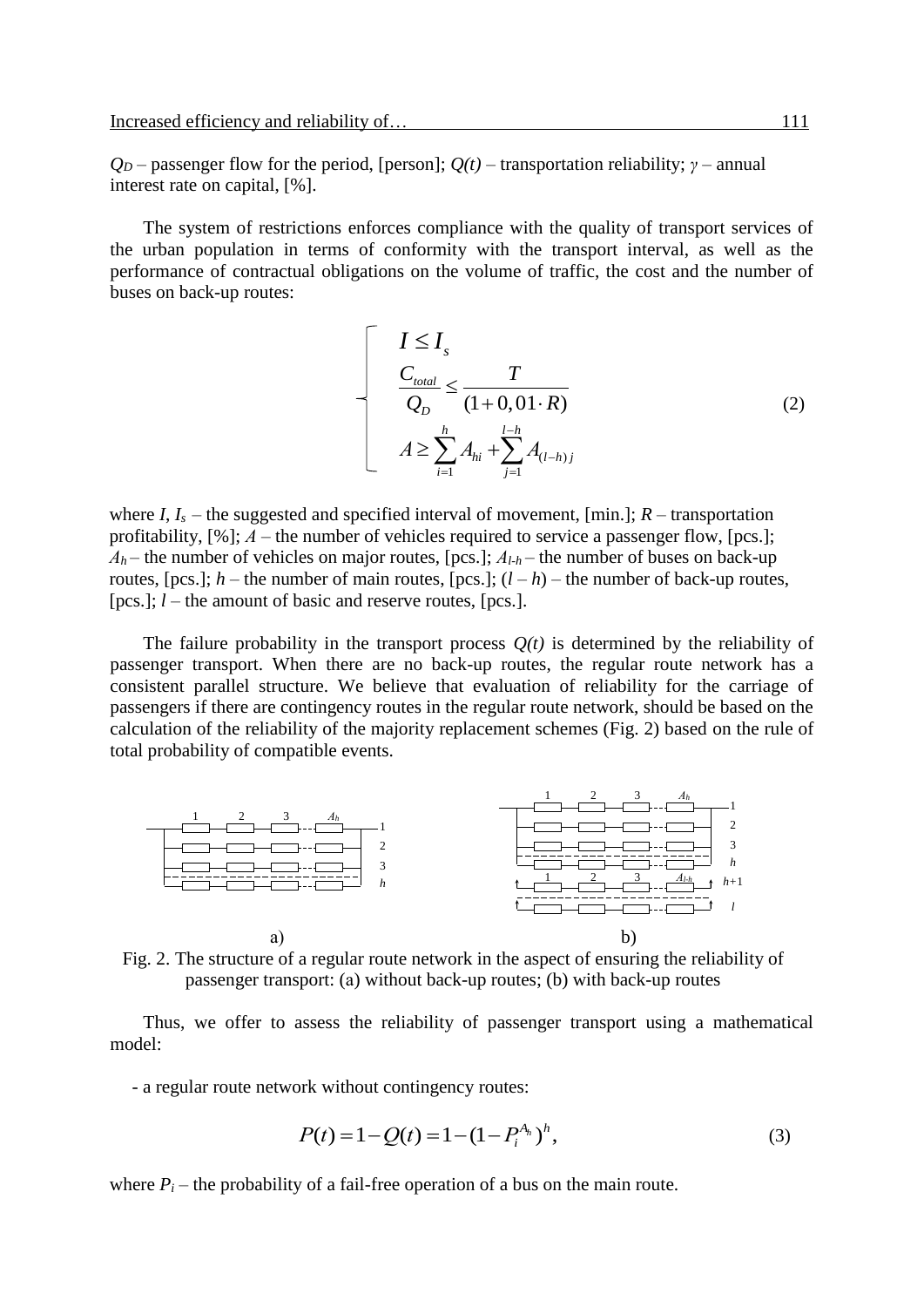- a regular route network with contingency routes:

a regular route network with contingency routes:  
\n
$$
P(t) = 1 - Q(t) = 1 - \left[ (1 - (1 - P)^{A_h}) + (\sum_{j=1}^{l-h} P_j^{A_{l-h}} \cdot (1 - P_j^{A_{l-h}})) \cdot (1 - P)^{A_h} \right],
$$
\n(4)

where  $P_i$  – the probability of a fail-free operation of a bus on the back-up route.

Positive results of verification of the proposed model of quantitative evaluation of the reliability of passenger transport based on Fisher's criterion prove its appropriateness.

#### **4. PASSENGER FLOW FORMATION ALGORITHM ON BACK-UP BUS ROUTES**

The formation of ridership on back-up bus routes is based on the analysis of the compatibility of existing urban transport route network with the needs of the population in their labour movements. Passenger traffic is not mastered by the main regular routes, after its detail on the periods of the day, can be potentially mastered on back-up routes.

Reducing the cost of servicing the passenger traffic on contingency bus routes is achieved by maintaining a specified interval of traffic with fewer buses. This is achieved by increasing the average traffic speed resulting in the direction of buses on additional roads during road loading.

The procedures are implemented according to the algorithm (Fig. 3).

In the first stage of the proposed algorithm, analysis of the compliance of the urban transport route network to the needs of the population in their labour movements is carried out. Based on the results of the performed analysis, on the second stage, is determined the passenger flow, which is not mastered by the main regular routes. Its detail is defined on the periods of the day and the trace of the back-up bus routes is conducted within the framework of the current route network. The third stage provides the mode of resource-saving passenger services on back-up routes by controlling the route speed of buses. The result of the algorithm is the development of the passenger schedule for the bus traffic on back-up routes.

The conformity assessment of the major urban transport routes to the needs of the population in their labour movements is made by the coefficient:

$$
\varphi = \frac{Q_{conf.}}{n},\tag{5}
$$

where *Qcomf.* – the number of people who have passed through the checkpoints of the enterprises, and whose waiting time of the vehicle at the stops of the regular route network does not exceed the time of comfortable waiting, person/24 hours;  $n -$  the total number of transactions of entrances and exits through the checkpoints per day.

The waiting time for the passengers of the vehicle at the stop (*t*) is determined on the basis of the survey of the passenger flows. The time of comfortable waiting (*tcomf.*) is set by the survey of the citizens' public opinion conducted by the specialists of the municipality. The value  $(\varphi)$  is smaller than 1,0 and shows the inconsistency of the urban transport network with the needs of the population in their labour movements and the importance to organise the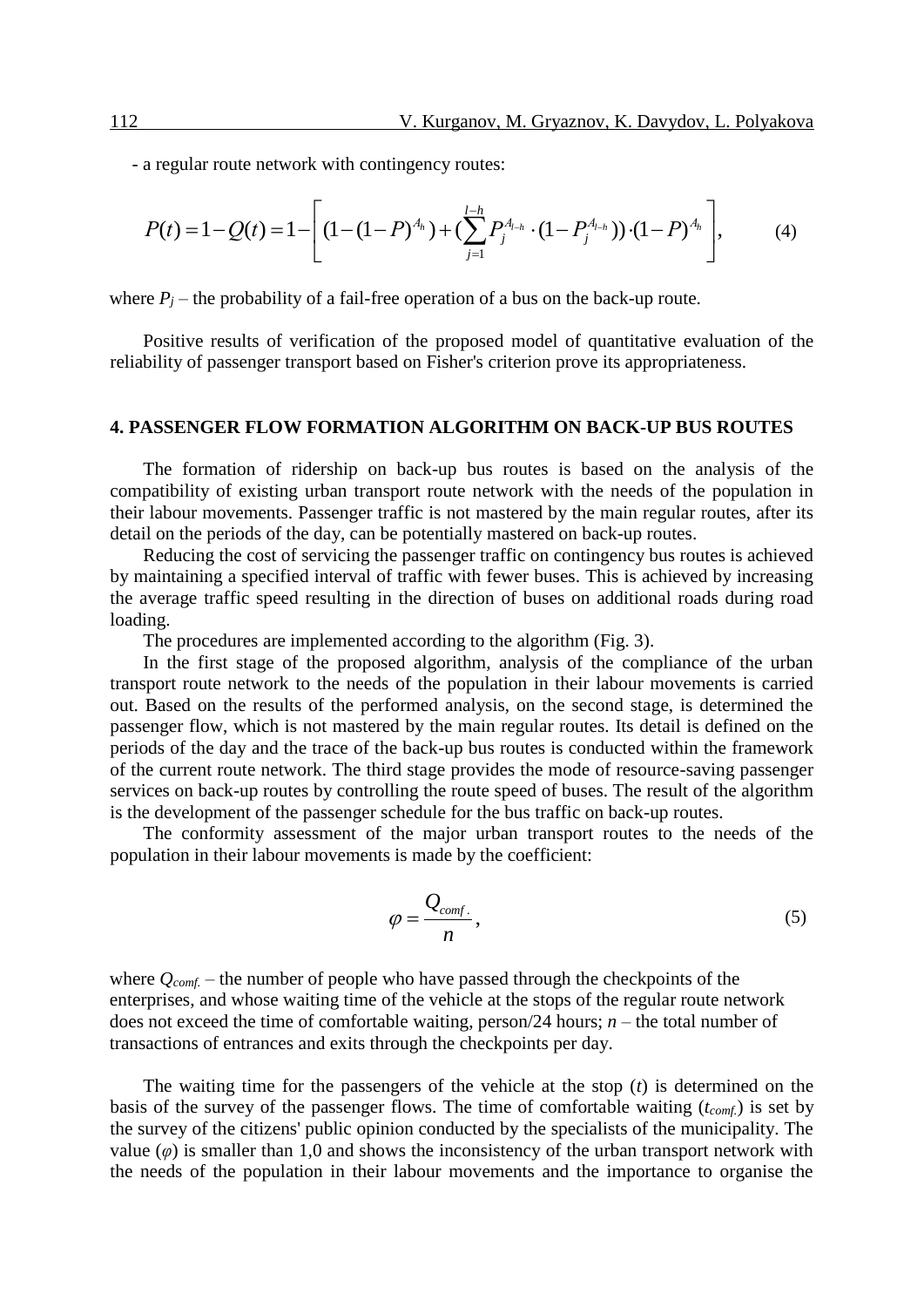back-up bus routes. The resource-saving mode of passenger traffic on back-up routes is achieved by the direction of buses on additional roads of the city road network during the periods of its loading. This allows for avoiding the need to increase the number of buses for maintaining a predetermined traffic interval by increasing the route speed.



Fig. 3. Passenger flow formation algorithm on back-up bus routes

The speed of the traffic flow, considering the traffic density, is determined by the dependence obtained by mathematical modelling of the three situations that characterise the congestion of the road network when the vehicle overcomes the congestion at the signalcontrolled intersection at one, two or three cycles of traffic lights, respectively (Fig. 4).

We propose to determine the technical speed of the buses on the additional road network, when it is loaded with the traffic flow of route vehicles, in accordance with the dependency given in Fig. 5.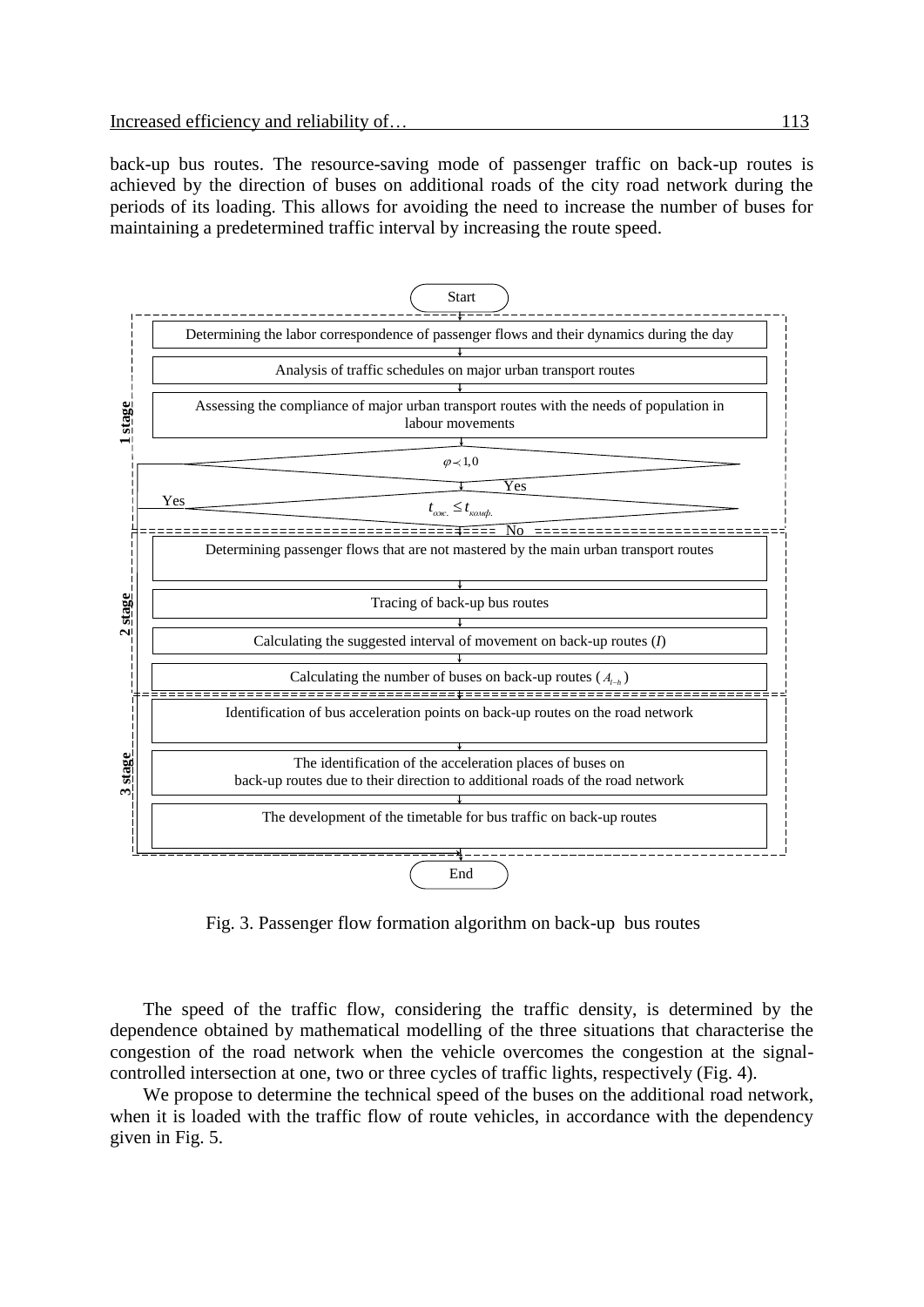

Fig. 4. Dependence of speed of the traffic flow from the density of the flow of vehicles



Fig. 5. Dependence of technical speed of the bus on additional roads from the density of the flow of route vehicles

Furthermore, the planning decisions of the city road network depend on route speed, the availability of additional roads on the road, which duplicate the main highways. The planning decisions of the road network are individual for each town area. The direction of buses to additional roads, duplicating the main transport routes, allows accelerating the traffic flow significantly. On the example of Magnitogorsk, we have established that the through speed, when implementing such opportunities, increases on average by 4 km/h (Fig. 6).

Thus, increasing the route speed, by directing buses on contingency routes to additional roads of the municipal road network during its loading makes it possible to reduce costs of ridership maintenance.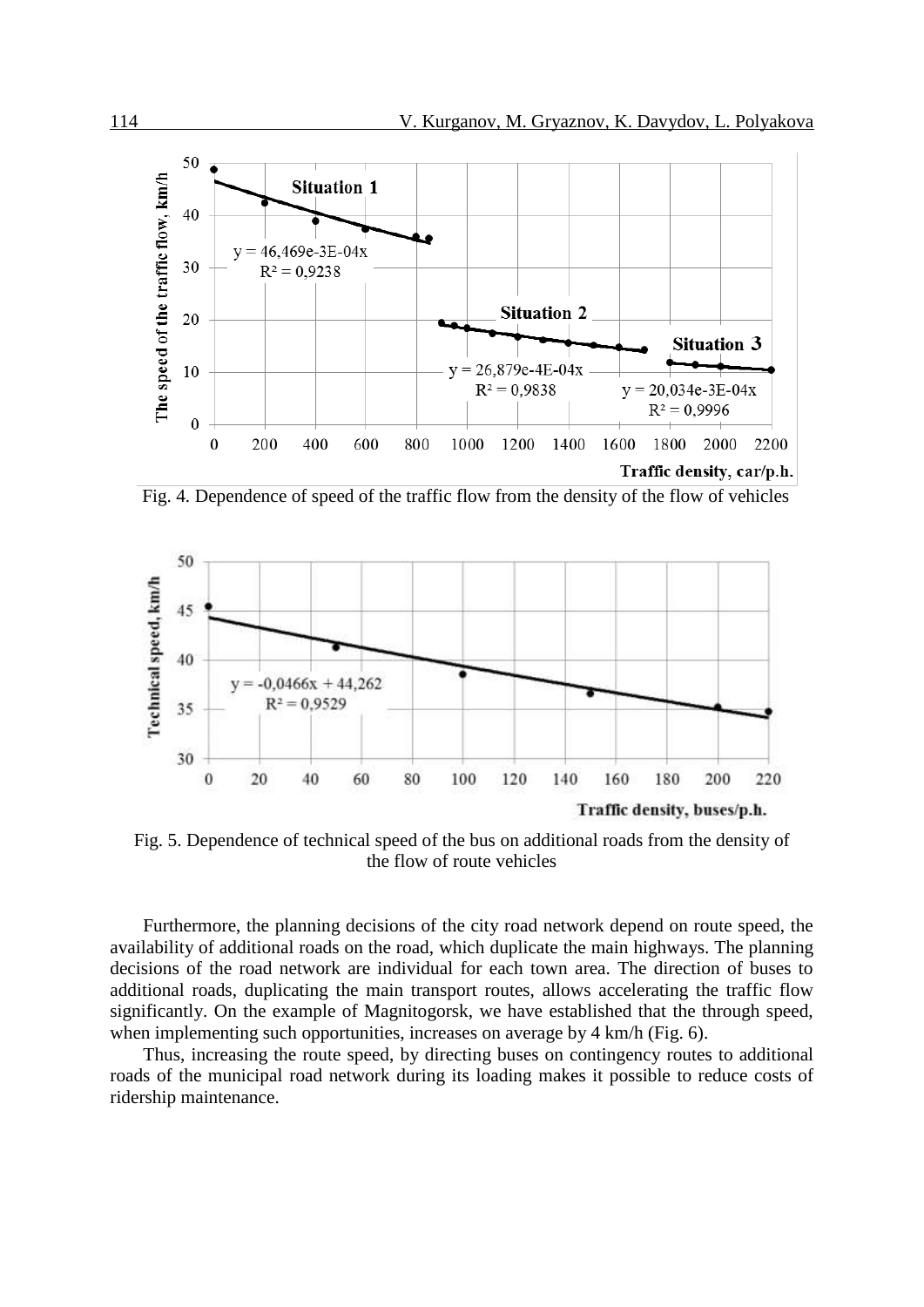

Fig. 6. Modification of the average through the speed of buses when they are directed to the additional road network (on the example of Magnitogorsk)

## **5. TECHNICAL AND ECONOMIC ASSESSMENT OF THE FINDINGS**

The technical and economic assessment of the findings was carried out on the example of public transport routes in Magnitogorsk. The route network of Magnitogorsk is characterised by the presence of departure lines to the industrial site of the Magnitogorsk Iron and Steel Works (MMK), located on the left-bank part of the city. The workflow of MMK units determines the pendulum principle of ridership formation: heading to the east in the morning and to the west in the evening.

Checkpoints of MMK are the places of generation and reducing of mass ridership; that is the reason regular routes of urban transport run along the transport arteries, skirting the boundaries of the industrial site, which cause the coincidence of long-distance sections for majority of the regular routes.

The results were used to form a backup delivery channel for MMK workers on the regular bus route No 33. The larger part of the route is the same as route No 3 (Fig. 7), which is the main route in our calculations.

Conformity assessment of the reserved route No 3 to the needs of the population in their labour movements is made by f-le (5).

The calculations consider the present traffic schedule, as well as the need to move the employee on foot between the checkpoint or residence and the nearest stop. The results of the evaluation are shown in Tab. 2.

Passenger flow, in which the waiting time for the vehicle at the stop exceeds 15 minutes (*tcomf*), accepted in the calculations, is not transported by the main route. The presence of a common section of the route makes it possible to service this passenger flow by the reserve regular bus route No 33.

Knowing the time of the workers' passage through the checkpoints No 1, 2, 10, 16, the detailisation of the potential passenger flow on the reserve route on the periods of the day is done.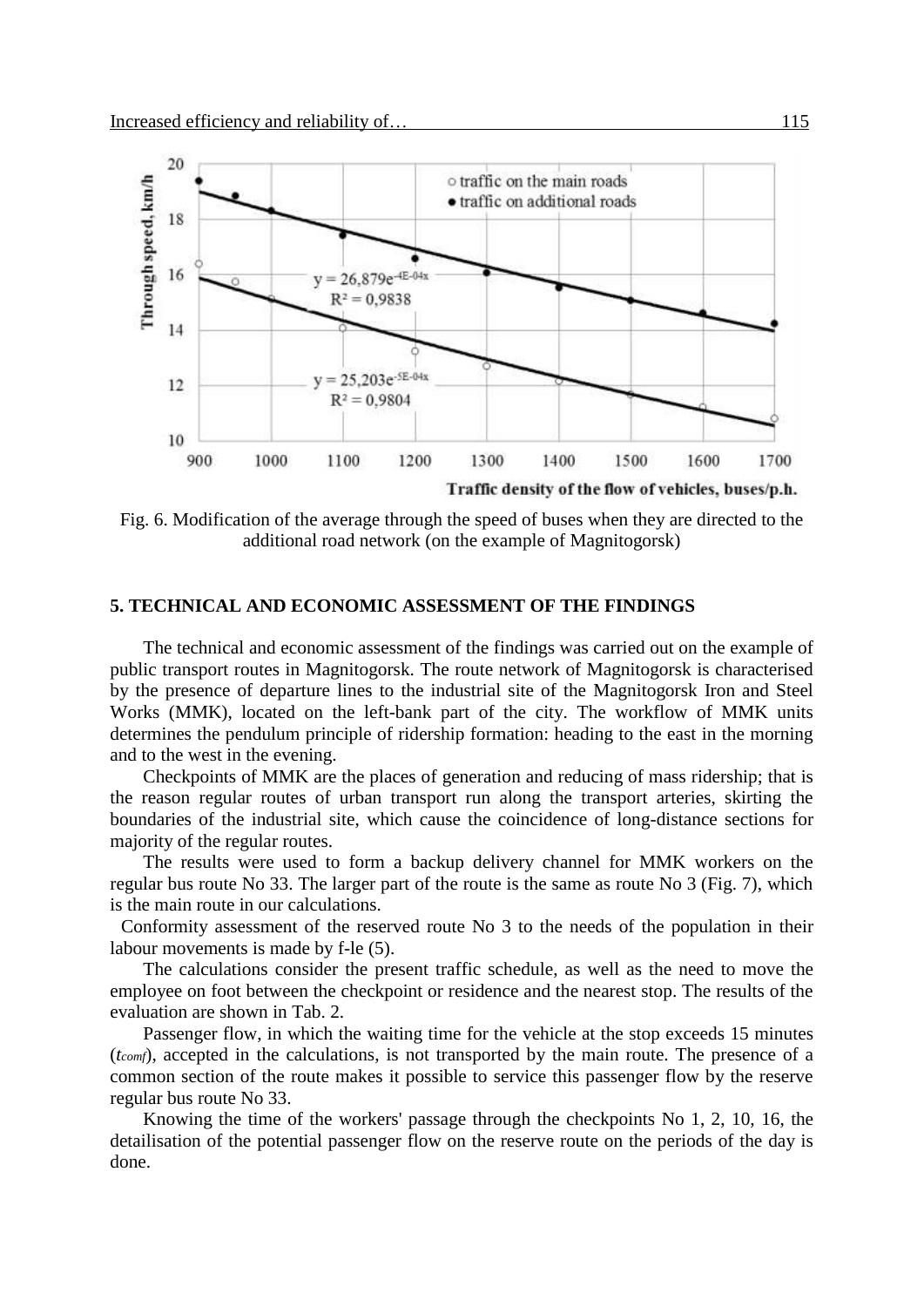

Fig. 5. The location of MMK's checkpoints on the general section of the highway of routes under consideration

## Tab. 2

Conformity assessment results of the main route No 3 to the needs of the population in their labour movements

|                              | N <sub>o</sub><br>check<br>point | Potential ridership, person/a day |                                            |                                            |                                        |                                    |           |
|------------------------------|----------------------------------|-----------------------------------|--------------------------------------------|--------------------------------------------|----------------------------------------|------------------------------------|-----------|
| <b>Station</b>               |                                  | total                             | Waiting time<br>is less than<br>min.<br>15 | Waiting time<br>than<br>15 min.<br>is more | Another route<br>convenient<br>is more | The desired<br>missing<br>route is | $\varphi$ |
| Kirova                       | 10                               | 1591                              | 303                                        | 118                                        | 614                                    | 556                                | 0,19      |
| Kirova <sub>70</sub>         | $\overline{2}$                   | 4143                              | 995                                        | 261                                        | 1917                                   | 970                                | 0,24      |
| Komsomol'skaya<br>ploshchad' | $\mathbf{1}$                     | 12415                             | 1837                                       | 1061                                       | 3979                                   | 5538                               | 0,15      |
| Lugovaya                     | 3                                | 2991                              | 518                                        | 165                                        | 1241                                   | 1067                               | 0,17      |
| pos. Bruskovyj               | 13                               | 631                               | 112                                        | 51                                         | 239                                    | 229                                | 0,18      |
| Prokatmontazh                | 9                                | 1000                              | 173                                        | 69                                         | 453                                    | 305                                | 0,17      |
| <b>TEC</b>                   | 16                               | 446                               | 69                                         | 13                                         | 222                                    | 142                                | 0,15      |
| On average:                  |                                  |                                   |                                            |                                            |                                        |                                    |           |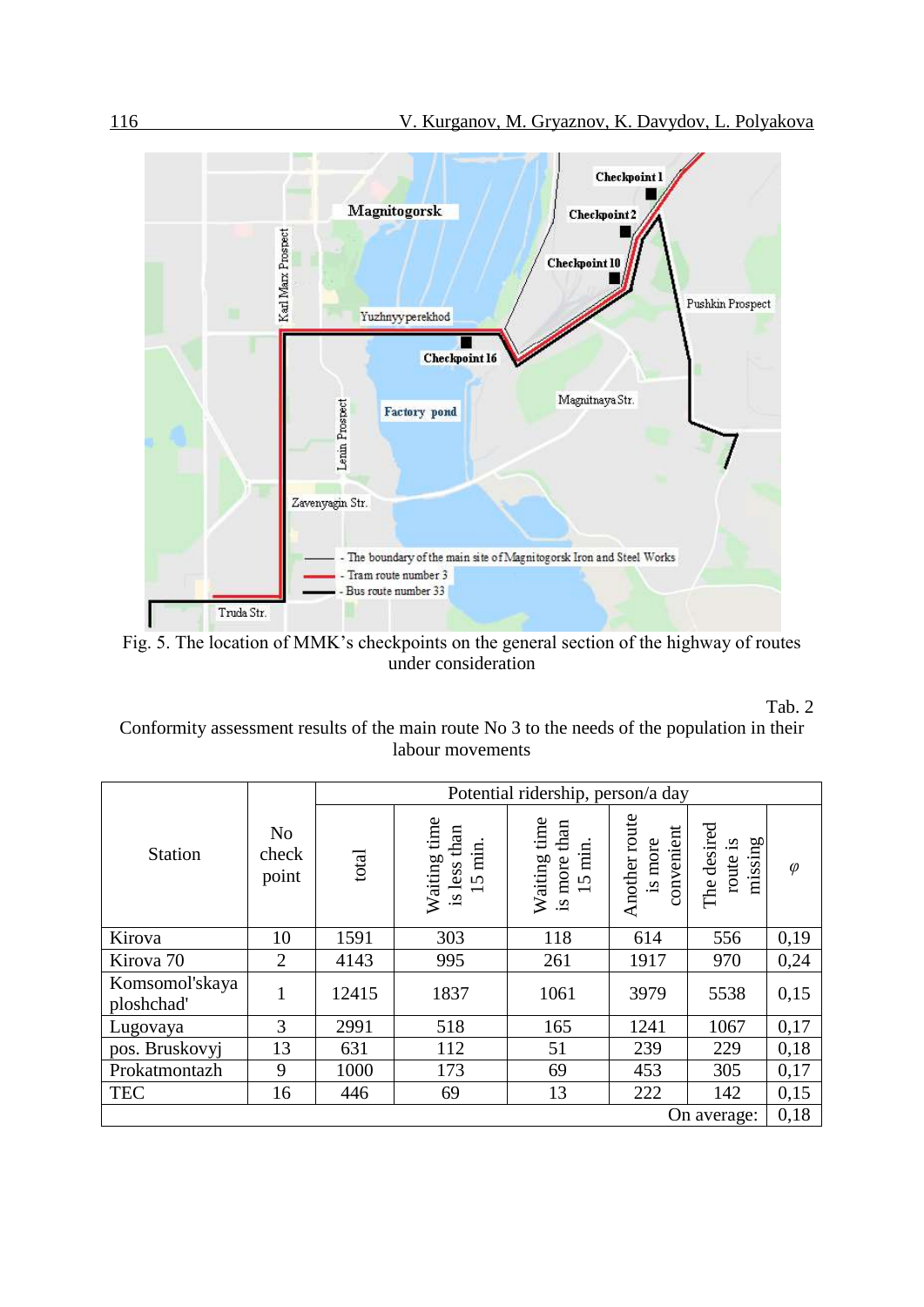The accumulation level of potential passengers at the nearest point to the checkpoints stops allows to set the interval of bus traffic on the back-up bus route  $(I_s)$ , and the route speed allows to calculate the time of turnover and the required number of buses (*Аl-h*).

The analysis of congestion of the road network's sections during the day, through which the track of the back-up bus route No 33 runs, allowed determining the critical section along Karl Marx Prospect (Starevarov Str. and Truda Str.), where at peak hours of the day, from 15:00 to 18:00, the average traffic speed reduces to 11 km/h, thus, leads to congestion at intersections and increases the delivery time of passengers by fixed routes.

We suggest redistributing route vehicles on this section of the road network to the additional road parallel to Karl Marx Prospect during this period. Given these dependencies (Fig. 6), we have established that the proposed redistribution would increase the route speed of buses to 18 km/h. This would ensure the predetermined interval with fewer buses during the loading of the road network and avoid the need to increase the number of buses on the line.

Having calculated the total cost of the infrastructure required to organise the movement of buses (*CI*), using the proposed mathematical model, we have selected the optimal reservation scheme based on the minimum cost of total costs (*Ctotal*)), for which the passenger information schedule of traffic is being developed.

Based on the calculations, we have proved that it is inappropriate to use the reservation scheme to improve the efficiency and reliability of the labour movements of the population of Magnitogorsk, which involves increasing the number of rolling stock on route No 3. It has been established that the formation of a contingency delivery channel based on the regular bus route No 33 will provide an additional volume of transport equal to 178,000 passengers per year, by submitting buses to the stops of the route during periods of lack of vehicles on the main route. The direction of the buses of contingency route on the additional road during the loading periods of the road network will increase their route speed by 7 km/h.

Using the proposed results will reduce the cost of transporting one passenger by 7%, increasing its reliability by 1,14 times and the service of additional ridership without increasing the costs of urban transport.

#### **6. CONCLUSIONS**

Based on the studies carried out, we propose to solve the urgent scientific and practical problem of improving the methods of transporting passengers by urban transport to enhance its reliability and efficiency, by forming contingency bus routes within the existing regular route network to service mass ridership.

The main findings and results of this study are as follows:

- 1. We have proposed a mathematical model of a regular route network reservation, the target function of which is to reduce the amount of costs for the formation of transport infrastructure for the organisation of bus traffic on the back-up routes, operating costs for transportation, and the costs of eliminating malfunctions at work. The system of restrictions provides for compliance with the interval of traffic, as well as contractual obligations on the volume of traffic, their cost and the number of buses on contingency routes.
- 2. The offered mathematical model of assessing the reliability of passenger traffic on regular bus routes taking into account the scheme of reservation of the regular route network, is built on: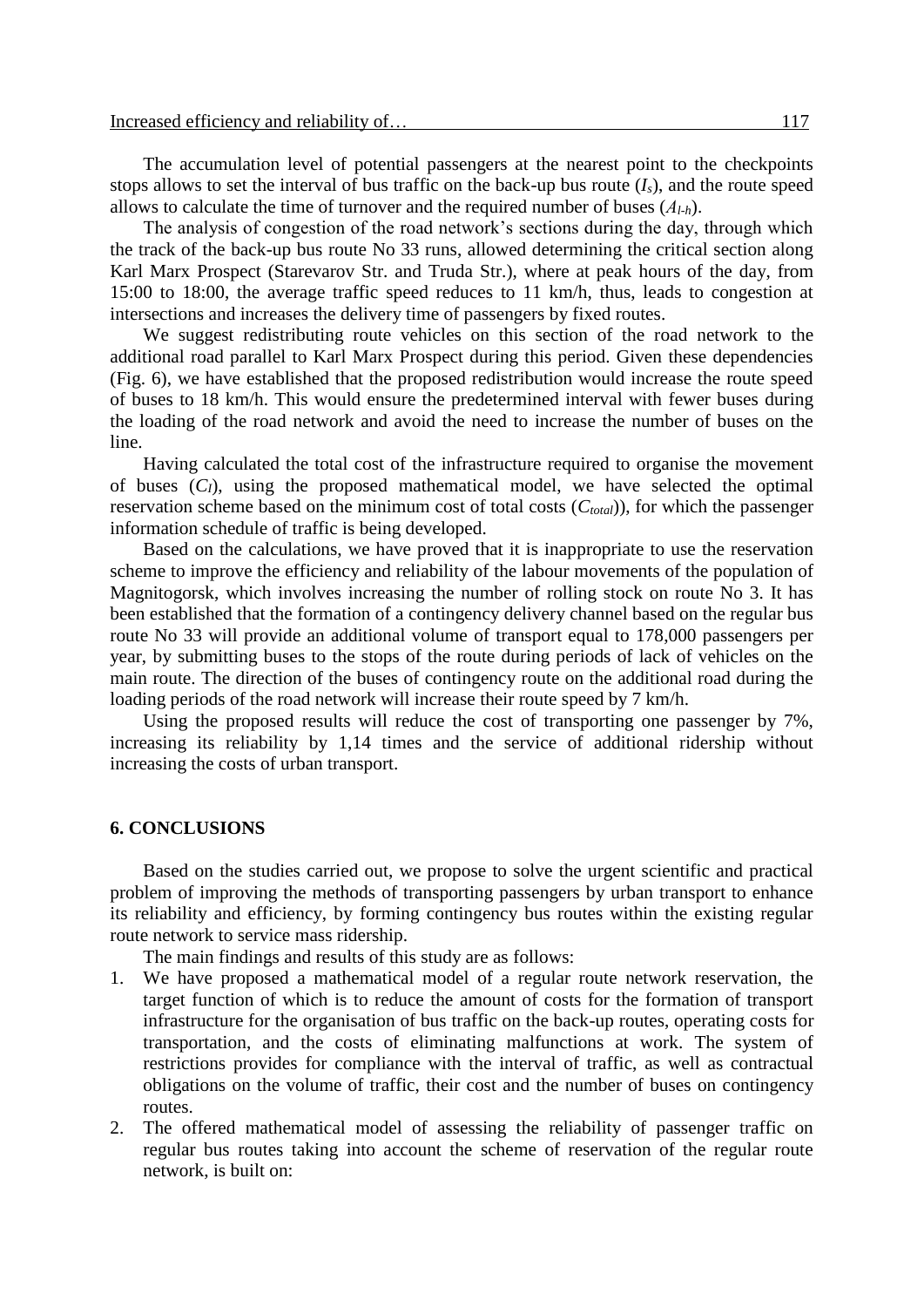- for reservation schemes with a consistent location of elements it is based on the production of probabilities of fail-free operation of buses on the route,
- for majoritarian reservation regimes with substitution it is based on the use of the formula of overall probability of joint events.
- 3. The value of ridership on back-up bus routes is determined by the analysis of the compliance of the existing urban transport route network with the needs of the population for their labour movements. The ridership, being not mastered by the main regular routes, after its detail on the periods of the day, can be potentially mastered on back-up routes.
- 4. Reduced costs of servicing ridership on contingency bus routes are achieved by maintaining the predetermined interval of traffic by fewer buses. It is achieved by increasing the route speed of traffic as a result of the direction of buses on additional roads during its loading.
- 5. We have proved the feasibility of the proposed results established on the example of public transport routes in Magnitogorsk. The formation of a back-up delivery channel based on a regular bus route will provide an additional volume of transportation by submitting buses to stops during the periods of lack of transportation on the main route. This will reduce the cost of transporting of one passenger by 7%, increase its reliability by 1.14 times and acquire the additional passenger flow without increasing the cost of urban transport.

## **References**

- 1. Grishaeva Y.M., O.Y. Matantseva, I.V. Spirin, M.I. Savosina, Z.N. Tkacheva, D.V. Nasin. 2018. ,,Sustainable development of transportation in the cities of Russia: experience and priorities". *South of Russia: Ecology, Development* 13(4): 24-46. ISSN: 2413-0958 DOI: [https://doi.org/10.18470/1992-1098-2018-4-24-46.](https://doi.org/10.18470/1992-1098-2018-4-24-46)
- 2. Beim M., M. Haag. 2010. ,,Freiburg's way to sustainability: the role of integrated urban and transport planning". *Real Corp 2010: Cities for Everyone, Liveable, Healthy, Prosperous – Proceedings, Competence Centre of Urban and Regional* Planning: 285- 294.. 18-20 May 2010, Vienna, Austria. ISBN: 978-39502139-8-0.
- 3. Nemtinov V., Y. Nemtinova, A. Borisenko, V. Mokrozub. 2017. ,,Information support of decision making in urban passenger transport management". *Transport Problems* 12(4). DOI: 10.20858/tp.2017.12.4.8.
- 4. Lu J., L. Cao. 2003. ,,Congestion evaluation from traffic flow information based on fuzzy logic". *Proceedings IEEE Intelligent Transportation Systems* 1: 50-53. DOI: <https://doi.org/>[10.1109/ITSC.2003.1251919.](https://doi.org/10.1109/ITSC.2003.1251919)
- 5. Schneider W. 2005. ,,Mobile phones as a basis for traffic state information". *Proceedings IEEE Intelligent Transportation Systems*: 782-784. DOI: <https://doi.org/>[10.1109/ITSC.2005.1520148.](https://doi.org/10.1109/ITSC.2005.1520148)
- 6. Barcik R., L. Bylinko. 2018. ,,Transportation demand management as a tool of transport policy". *Transport Problems* 13(2). DOI: 10.20858/tp.2018.13.2.12.
- 7. Börjesson M., M. Bliemer, R. Batley, J. Bates, J. Bliemer, M. Borjesson, T. Worsley. 2019. ,,New appraisal values of travel time saving and reliability in Great Britain". *[Transportation](https://link.springer.com/journal/11116)* 46: 583-621. DOI: [https://doi.org/10.1007/s11116-017-9798-7.](https://doi.org/10.1007/s11116-017-9798-7)
- 8. Gavu E.K. 2010. ,,Network based indicators for prioritising the location of a new urban connection: case study Istanbul, Turkey". *MSC thesis.* International Institute for Geoinformation Science and Earth Observation, Enschede, the Netherlands.